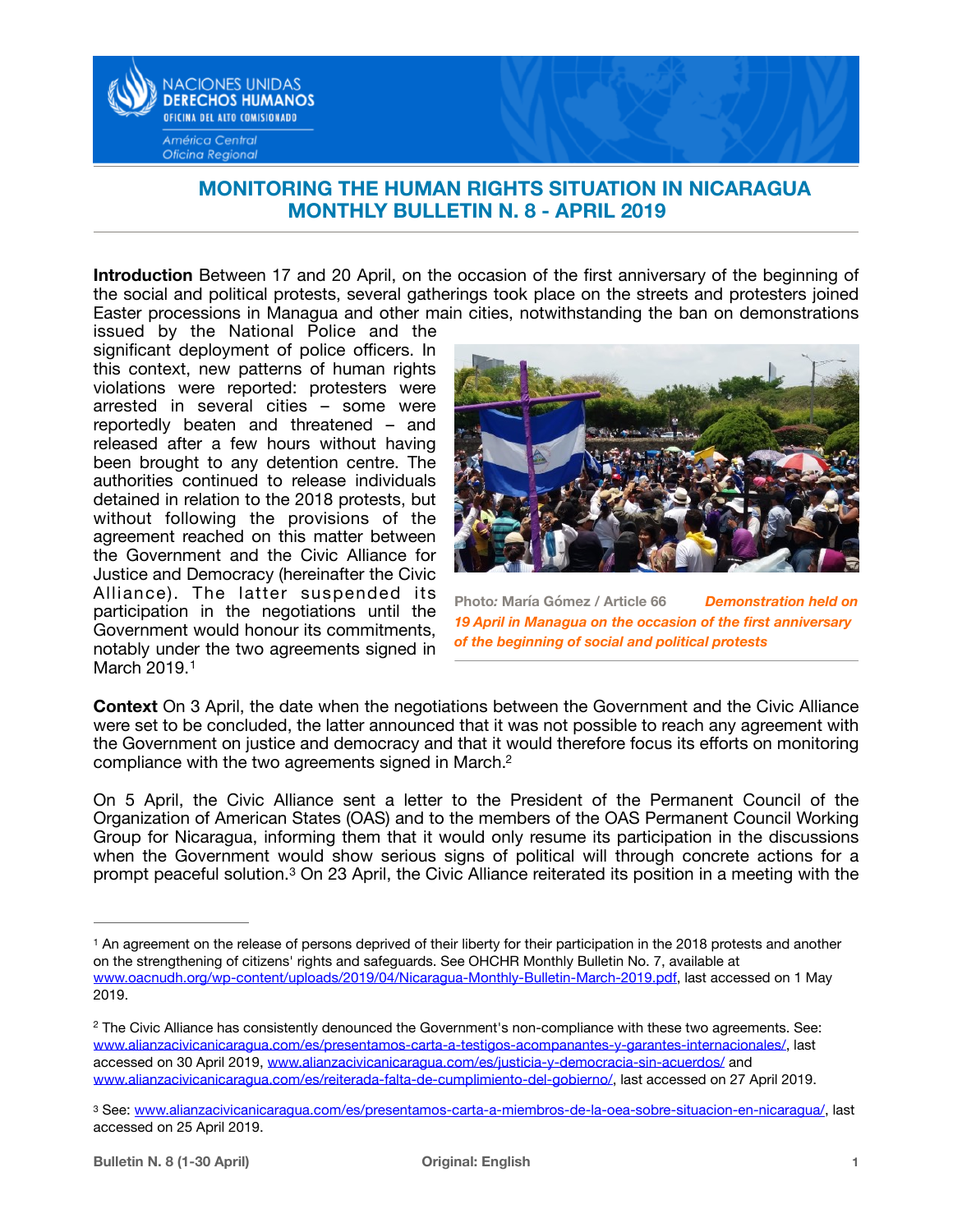

<span id="page-1-9"></span>two international observers of the negotiation – the Apostolic Nuncio and the OAS General Secretariat Special Envoy to Nicaragua.[4](#page-1-0)

<span id="page-1-11"></span><span id="page-1-10"></span>On 5 and 26 April, the OAS Permanent Council held three special meetings on Nicaragua with a viewto apply Article 20 of the Inter-American Democratic Charter.<sup>5</sup> On 5 April[,](#page-1-2)<sup>6</sup> the OAS General Secretariat Special Envoy to Nicaragua briefed the Permanent Council on the status of the negotiations. He stressed that agreements had only been signed on two issues of the political negotiation agenda and that "*not even a millimeter*" of progress had been achieved on the other aspects due to divergent positions of the parties. In the subsequent special meetings, held on 26 April[,](#page-1-3) the Permanent Council heard, among others, $<sup>7</sup>$  $<sup>7</sup>$  $<sup>7</sup>$  the accounts of a member of the Civic Alliance</sup> delegationat the national dialogue and a Nicaraguan human rights defender.<sup>[8](#page-1-4)</sup> During these meetings, the State of Nicaragua declared that the Government had been following the agenda of the negotiations and had complied with the agreements adopted therein.

<span id="page-1-13"></span><span id="page-1-12"></span>On 12 April, the members of the European Parliament who visited Nicaragua in January 2019 requested the European Union High Representative for Foreign Affairs and Security Policy / Vice-President of the European Commission to begin the process for the imposition of targeted sanctions against some members of the Government of Nicaragua and for the suspension from the Association Agreement between the European Union and Central America, invoking the violation of the democratic clause.[9](#page-1-5)

<span id="page-1-16"></span><span id="page-1-15"></span><span id="page-1-14"></span>On17 April, pursuant to Executive Order 13851,<sup>[10](#page-1-6)</sup> the Government of the United States of America (US) imposed financial sanctions against Laureano Ortega, President Ortega's son, and Banco Corporativo SA (Bancorp). The assets of Laureano Ortega in the US and Bancorp have consequently been frozen and it is forbidden for US citizens to carry out transactions with them.[11](#page-1-7) On 23 April, Bancorp requested permission from the Nicaraguan Bank and the Financial Institutions Superintendence to cease operations, arguing it was unable to do business due to US sanctions.<sup>[12](#page-1-8)</sup>

<span id="page-1-4"></span>[8](#page-1-13) A member of the National Unity Blue and White.

<span id="page-1-17"></span><span id="page-1-0"></span>See: [www.youtube.com/watch?v=LUOqhK0lddc](http://www.youtube.com/watch?v=LUOqhK0lddc) and [www.alianzacivicanicaragua.com/es/presentamos-carta-a-](http://www.alianzacivicanicaragua.com/es/presentamos-carta-a-testigos-acompanantes-y-garantes-internacionales/) [4](#page-1-9) [testigos-acompanantes-y-garantes-internacionales/,](http://www.alianzacivicanicaragua.com/es/presentamos-carta-a-testigos-acompanantes-y-garantes-internacionales/) last accessed on 25 April 2019.

<span id="page-1-1"></span>Article 20 of the Inter-American Democratic Charter provides inter alia that: "In the event of an unconstitutional alteration [5](#page-1-10) of the constitutional regime that seriously impairs the democratic order in a Member State", the Secretary-General of OAS may request the immediate convocation of the Permanent Council to assess the situation and, if appropriate, to undertake as a first step, diplomatic initiatives, including good offices. See [http://www.oas.org/charter/docs/resolution1\\_en\\_p4.htm,](http://www.oas.org/charter/docs/resolution1_en_p4.htm) last accessed on 7 May 2019.

<span id="page-1-2"></span><sup>6</sup> See: [www.youtube.com/watch?v=Lnbrd5g2xjU,](http://www.youtube.com/watch?v=Lnbrd5g2xjU) last accessed on 25 April 2019.

<span id="page-1-3"></span><sup>&</sup>lt;sup>[7](#page-1-12)</sup> The OAS Secretary-General, the Deputy Executive Secretary of the Inter-American Commission on Human Rights, the Chair of the OAS Permanent Council Working Group for Nicaragua and three international legal experts briefed the OAS Permanent Council on Nicaragua.

<span id="page-1-5"></span>See: [https://gallery.mailchimp.com/4a8393e7086b3e3ec8cdd1a8e/files/6b22ce04-e686-402d-94e9-5ae4cb6f6a6a/](https://gallery.mailchimp.com/4a8393e7086b3e3ec8cdd1a8e/files/6b22ce04-e686-402d-94e9-5ae4cb6f6a6a/DELEGACION_AD_HOC_AR_VP_MOGHERINI_SOBRE_NICARAGUA.01.pdf) [9](#page-1-14) [DELEGACION\\_AD\\_HOC\\_AR\\_VP\\_MOGHERINI\\_SOBRE\\_NICARAGUA.01.pdf, last accessed on 25 April 2019.](https://gallery.mailchimp.com/4a8393e7086b3e3ec8cdd1a8e/files/6b22ce04-e686-402d-94e9-5ae4cb6f6a6a/DELEGACION_AD_HOC_AR_VP_MOGHERINI_SOBRE_NICARAGUA.01.pdf)

<span id="page-1-6"></span><sup>&</sup>lt;sup>[10](#page-1-15)</sup> Executive Order 13851 was signed by the President of the United States of America on 27 November 2018.

<span id="page-1-7"></span><sup>&</sup>lt;sup>11</sup> See: [www.state.gov/r/pa/prs/ps/2019/04/291207.htm](http://www.state.gov/r/pa/prs/ps/2019/04/291207.htm), last accessed on 27 April 2019.

<span id="page-1-8"></span><sup>12</sup> See: [www.laprensa.com.ni/2019/04/24/economia/2544431-bancorp-solicita-la-superintendencia-de-bancos-su](http://www.laprensa.com.ni/2019/04/24/economia/2544431-bancorp-solicita-la-superintendencia-de-bancos-su-disolucion-voluntaria-tras-sanciones-de-ee-uu) [disolucion-voluntaria-tras-sanciones-de-ee-uu, last accessed on 25 April 2019.](http://www.laprensa.com.ni/2019/04/24/economia/2544431-bancorp-solicita-la-superintendencia-de-bancos-su-disolucion-voluntaria-tras-sanciones-de-ee-uu)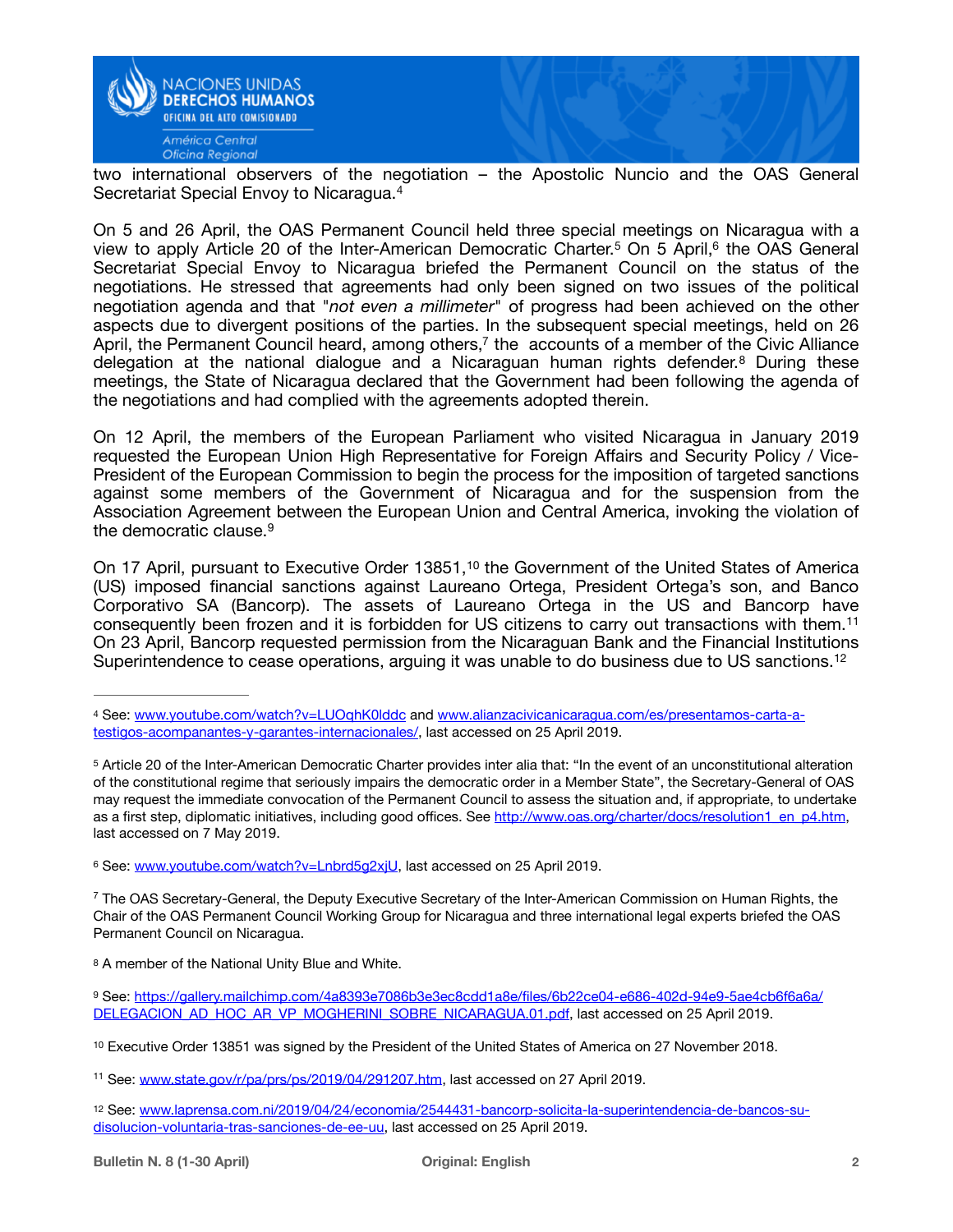

<span id="page-2-5"></span>On 18 April, the Global Alliance of National Human Rights Institutions (GANHRI) Sub-Committee on Accreditation (SCA) published the report of a session held from 11 to 15 March 2019, in which it recommended downgrading the status of the national human rights institution of Nicaragua (*Procuraduría para la Defensa de los Derechos Humanos*, PDDH, by its Spanish acronym) from "A" to "B"[.](#page-2-0)<sup>13</sup> According to the report, SCA remains concerned that "the actual and perceived *independence of the PDDH has not been established"*. Since PDDH challenged the SCA recommendation, GANHRI Bureau members will have to determine whether or not they accept it[.14](#page-2-1)



*During the 40th Session of the Human Rights Council, the Deputy Commissioner for Human Rights (PDDH), Adolfo Jarquín Ortel, delivered a statement on behalf of the Government of Nicaragua 12/03/2019* 

<span id="page-2-6"></span>On 24 April, outside the framework of the negotiations, the Chief of the OAS Department for Electoral Cooperation and Observation held an informative meeting in Managua with the Government, the Civic Alliance and the two international observers, to propose a technical cooperation working plan on electoral reforms and modernization of Nicaragua's Electoral Supreme Council. The Government stated that electoral reforms would not imply early elections[.15](#page-2-2)

<span id="page-2-8"></span><span id="page-2-7"></span>On 15 May 2019, the situation of human rights in Nicaragua will be reviewed, for the third time, under the Universal Periodic Review (UPR) of the Human Rights Council[.](#page-2-3)<sup>[16](#page-2-3)</sup> This will provide an opportunity to the Government to provide information about the measures adopted to fulfil its human rights obligations, and for other States to ask questions and make recommendations through an interactive

<span id="page-2-9"></span>dialogue[.17](#page-2-4) The previous UPR reviews of Nicaragua took place in February 2010 and May 2014. During the latter review, the State of Nicaragua accepted 161 recommendations, many of which remain particularly relevant in the context of the ongoing social and political crisis. It is worth recalling the following recommendations:

<span id="page-2-0"></span><sup>13</sup>The report is available at: [https://nhri.ohchr.org/EN/AboutUs/GANHRIAccreditation/Pages/SCA-Reports.aspx,](https://nhri.ohchr.org/EN/AboutUs/GANHRIAccreditation/Pages/SCA-Reports.aspx) last accessed on 28 April 2019.

<span id="page-2-1"></span><sup>&</sup>lt;sup>14</sup> PDDH challenged the recommendation in accordance with Article 12.1 of GANHRI Statute, available at: [https://](https://nhri.ohchr.org/EN/AboutUs/Governance/Statute/EN_GANHRI_Statute_adopted_05.03.2019_vf.pdf) [nhri.ohchr.org/EN/AboutUs/Governance/Statute/EN\\_GANHRI\\_Statute\\_adopted\\_05.03.2019\\_vf.pdf,](https://nhri.ohchr.org/EN/AboutUs/Governance/Statute/EN_GANHRI_Statute_adopted_05.03.2019_vf.pdf) last accessed on 28 April 2019. Downgrading to "B" status would imply that PDDH loses its right to take the floor at the United Nations Human Rights Council. See: Human Rights Council resolution 5/1, VII Rules of Procedure, rule 7(b), Commission on Human Rights resolution 2005/74, paragraph 11(a) and OHCHR, National Human Rights institutions, History, Principles, Roles and Responsibilities, Professional Training Series No. 4 (Rev. 1), p. 7, available at: [www.ohchr.org/Documents/Publications/](http://www.ohchr.org/Documents/Publications/PTS-4Rev1-NHRI_en.pdf) [PTS-4Rev1-NHRI\\_en.pdf](http://www.ohchr.org/Documents/Publications/PTS-4Rev1-NHRI_en.pdf), last accessed on 28 April 2019.

<span id="page-2-2"></span><sup>15</sup> A general election in Nicaragua is scheduled for November 2021. See: [www.voanoticias.com/a/oea-coordinara](http://www.voanoticias.com/a/oea-coordinara-reformas-electorales-nicaragua/4890078.html) [reformas-electorales-nicaragua/4890078.html,](http://www.voanoticias.com/a/oea-coordinara-reformas-electorales-nicaragua/4890078.html) last accessed on 26 April 2019.

<span id="page-2-3"></span><sup>&</sup>lt;sup>16</sup> The review will be broadcast on:<http://webtv.un.org/>

<span id="page-2-4"></span><sup>17</sup>For more information, see: [www.ohchr.org/EN/HRBodies/UPR/Documents/PracticalGuideCivilSociety.pdf](http://www.ohchr.org/EN/HRBodies/UPR/Documents/PracticalGuideCivilSociety.pdf), last accessed on 28 April 2019.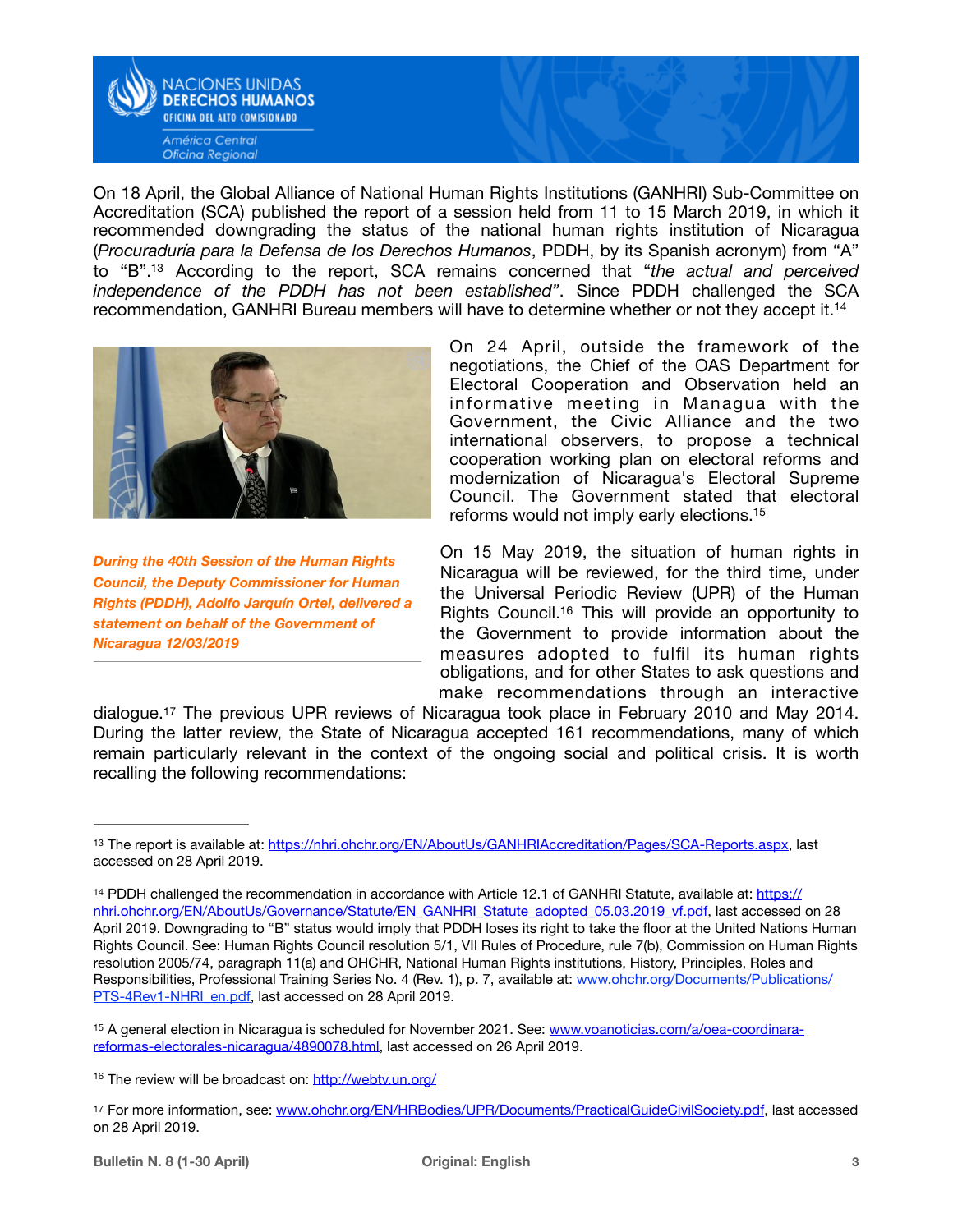

- to "take all necessary measures to ensure separations of powers and due independence of the *judiciary to secure the right to free and fair judicial processes*";
- to "*ensure that members of the political opposition, civil society organizations as well as journalists are free to express their views and opinions, including guarantees for their rights to freedom of assembly*"; and
- <span id="page-3-4"></span>to "guarantee the right to freedom of assembly and of association in accordance with *international obligations*"[.18](#page-3-0)

**Repression of dissenting voices** Throughout April, the political opposition, especially the Blue and White National Unity (UNAB by its Spanish acronym), strived to organize demonstrations and other initiatives to mark the first anniversary of the beginning of the mass protests against the Government. On 4 and 12 April, UNAB requested authorization to hold public demonstrations (on 6 and 17 April, respectively). On both occasions, the Police issued resolutions denying authorization, arguing that UNAB was not legally registered and that the individuals who submitted the requests had been recently involved in "*serious breaches of public order*" in Managua[.19](#page-3-1)

<span id="page-3-5"></span>In this regard[,](#page-3-2) it has to be recalled that, since September [20](#page-3-2)18,<sup>20</sup> when the Police issued the first press release announcing that assemblies would be subjected to authorization, all the requests made by civil society organizations critical of the Government, including human rights organizations and the business sector, have been systematically rejected by the Police.

<span id="page-3-7"></span>On 16 April, the United Nations High Commissioner for Human Rights (hereinafter the High Commissioner) issued a press release urging the Nicaraguan authorities to allow space for people to assemble and express their views and to avoid further use of excessive force during the protests announced to take place on the occasion of the anniversary of the start of the crisis[.](#page-3-3)<sup>[21](#page-3-3)</sup> The High Commissioner expressed concern at the continued human rights violations and lack of accountability over the past year, including the criminalization and harassment of persons critical of the Government, media censorship, bans on demonstrations, and use of

<span id="page-3-6"></span>

**Photo:María Gómez / Article 66** *Police deployment in Managua 19/04/2019* 

<span id="page-3-3"></span><sup>21</sup> Press release, available at [https://www.ohchr.org/EN/NewsEvents/Pages/DisplayNews.aspx?](https://www.ohchr.org/EN/NewsEvents/Pages/DisplayNews.aspx?NewsID=24494&LangID=E) [NewsID=24494&LangID=E,](https://www.ohchr.org/EN/NewsEvents/Pages/DisplayNews.aspx?NewsID=24494&LangID=E) last accessed on 30 April 2019.

<span id="page-3-0"></span><sup>18</sup> See: A/HRC/27/16, paras. 114.64, 114.86 and 114.91, available at: [www.ohchr.org/EN/HRBodies/UPR/Pages/](http://www.ohchr.org/EN/HRBodies/UPR/Pages/NIindex.aspx) [NIindex.aspx](http://www.ohchr.org/EN/HRBodies/UPR/Pages/NIindex.aspx), last accessed on 28 April 2019.

<span id="page-3-1"></span><sup>&</sup>lt;sup>19</sup> See: National Police Resolution No. 02 - 2019 issued on 5 April 2018 [https://www.policia.gob.ni/wp-content/uploads/](https://www.policia.gob.ni/wp-content/uploads/2019/04/RESOLUCION-No.-02-2019-NO-AUTORIZAR-MOVILIZACION-PUBLICA-QUE-P.pdf) [2019/04/RESOLUCION-No.-02-2019-NO-AUTORIZAR-MOVILIZACION-PUBLICA-QUE-P.pdf and National Police](https://www.policia.gob.ni/wp-content/uploads/2019/04/RESOLUCION-No.-02-2019-NO-AUTORIZAR-MOVILIZACION-PUBLICA-QUE-P.pdf)  Resolution No. 03 - 2019 issued on 16 April 2019 [https://www.policia.gob.ni/wp-content/uploads/2019/04/RESOLUCION-](https://www.policia.gob.ni/wp-content/uploads/2019/04/RESOLUCION-No-03-2019-NO-AUTORIZAR-MOVILIZACION-PUBLICA-QUE-PRETENDE-REALIZAR-GRUPO-DE-PERSONAS.pdf)[No-03-2019-NO-AUTORIZAR-MOVILIZACION-PUBLICA-QUE-PRETENDE-REALIZAR-GRUPO-DE-PERSONAS.pdf, last](https://www.policia.gob.ni/wp-content/uploads/2019/04/RESOLUCION-No-03-2019-NO-AUTORIZAR-MOVILIZACION-PUBLICA-QUE-PRETENDE-REALIZAR-GRUPO-DE-PERSONAS.pdf)  accessed on 30 April 2019.

<span id="page-3-2"></span><sup>&</sup>lt;sup>20</sup> OHCHR, Nicaragua Monthly Update N. 1, September 2018, available at: [www.oacnudh.org/wp-content/uploads/](http://www.oacnudh.org/wp-content/uploads/2018/10/Nicaragua-Monthly-Update-September-2018_Annex.pdf) [2018/10/Nicaragua-Monthly-Update-September-2018\\_Annex.pdf,](http://www.oacnudh.org/wp-content/uploads/2018/10/Nicaragua-Monthly-Update-September-2018_Annex.pdf) last accessed on 30 April 2019.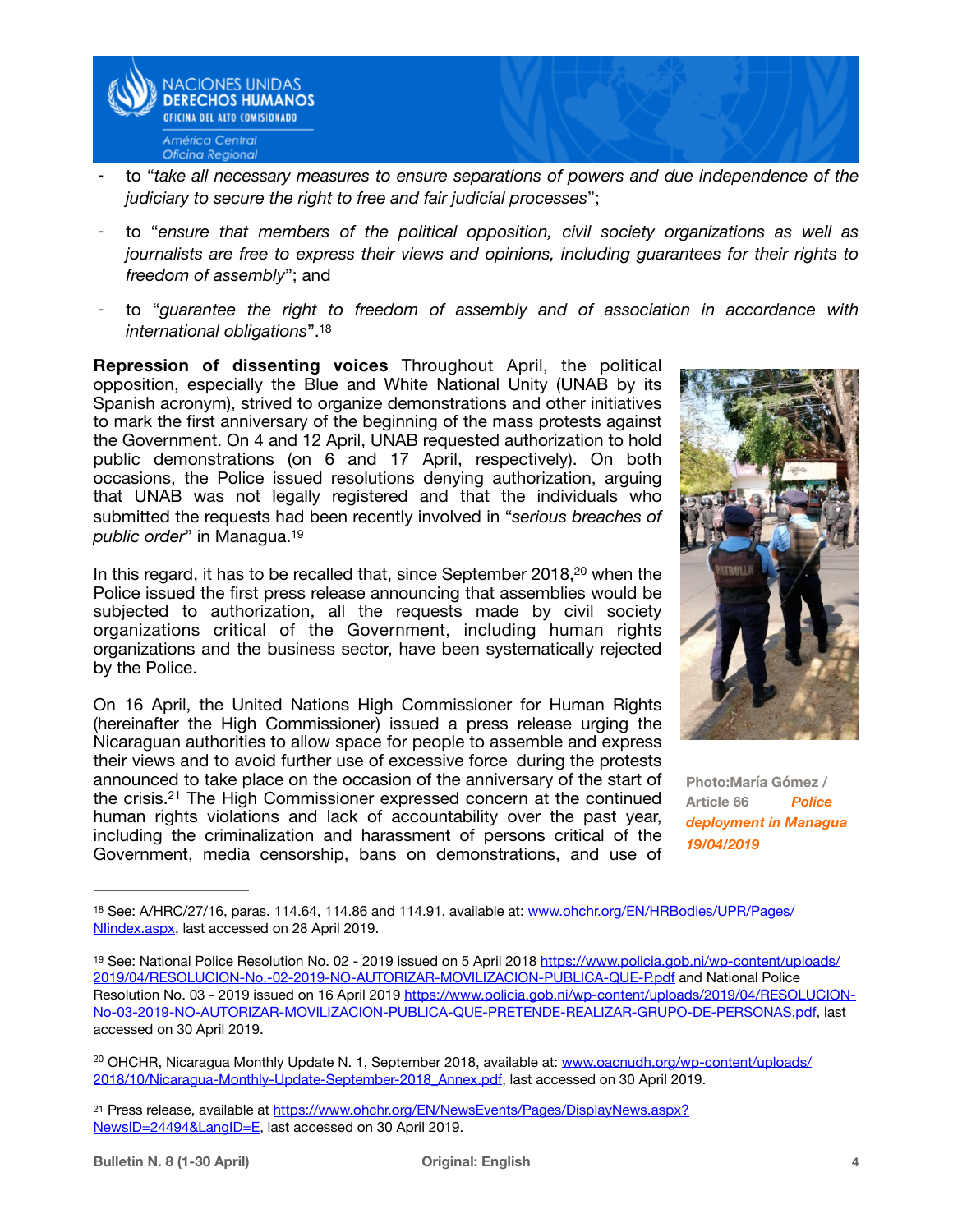

excessive force and large-scale arbitrary arrests by the police. She also stressed the fact that the Government is not honoring the agreements reached so far, undermining the possibility of establishing a genuine inclusive dialogue, and that a solution to the crisis must address the institutional flaws and ensure justice, truth and reparations, as well as a clear guarantee of nonrepetition, in line with international norms and standards.

On 17 April, notwithstanding the public statements of the police reiterating the prohibition of demonstrations and the significant police deployment in Managua and other cities, several assemblies took place in different areas of Managua, with protesters waving the national flag, shouting slogans and blowing the horn of their vehicle. During the following days, members of the political opposition joined Easter processions and celebrations throughout the country. OHCHR was not informed of violent incidents in that context, except on 19 April, when anti-riot police reportedly threw tear gas and flash grenades to dissolve a group of protesters outside the Catholic cathedral in Managua. According to non-governmental sources, two men were consequently lightly wounded and a woman was intoxicated due to tear gas.

<span id="page-4-3"></span>On 19 and 22 April, the police released two press statements indicating that, as of 22 April, no protesters were injured nor were any held in detention centres.<sup>22</sup> On the other hand, nongovernmental sources reported that, between 15 and 21 April, 171 individuals were arrested, including some minors, while participating in events related to the anniversary of the 2018 protests. Among the individuals reportedly arrested, at least 10 remained held in police stations, since 30 April – in Managua, Jinotega, Masaya and León, and in the *Dirección de Auxilios Judiciales* (DAJ), a detention centre in Managua. These include a 17-year-old adolescent arrested on 19 April and detained until 30 April. His due process guarantees as a minor were not respected, as he was unable to see his family and was initially prosecuted before regular tribunals and according to general criminal legislation. His case has since been transferred before a Juvenile Court.

OHCHR received information indicating that most of the persons arrested in relation to public assemblies were deprived of their liberty by police officers and released after spending a few hours in custody. According to open sources, some of them were beaten and threatened, and some were requested to testify against other protesters. The Inter-American Commission on Human Rights (IACHR) reported that four women "*were also allegedly subjected to acts of sexual violence involving inappropriate touching (…) inside a police van*"[.23](#page-4-1)

<span id="page-4-4"></span>Between 16 and 23 April, media outlets supportive of the Government published two videos on social media. The first one relates to the burning of a residence in the Carlos Marx neighbourhood, on 16 June 2018, where six members of a family perished, including a three-year-old child and an infant. The video contains allegations against prominent human rights defenders from the NGO *Centro Nicaragüense de Derechos Humanos* for having reportedly manipulated the victims' relatives into blaming police officers dressed in civilian for burning the residence[.](#page-4-2)<sup>[24](#page-4-2)</sup> The second video relates to the killing of Angel Gahona, a journalist who was covering incidents that occurred on 21 April 2018 in Bluefields. It implies that afro-descendant leaders fuelled violent incidents that led to his

<span id="page-4-5"></span><span id="page-4-0"></span><sup>&</sup>lt;sup>22</sup>National Police, press statements No. 015 – 2019, available at: <https://www.policia.gob.ni/?p=31567>and No. 016 – 2019, available at: [https://www.policia.gob.ni/wp-content/uploads/2019/04/Nota-de-Prensa-No-016-2019-referida-a](https://www.policia.gob.ni/wp-content/uploads/2019/04/Nota-de-Prensa-No-016-2019-referida-a-informaciones-falsas-y-calumniosas-sobre-la-supuesta-detenci%252525252525C3%252525252525B3n-de-160-personas.-1.pdf)[informaciones-falsas-y-calumniosas-sobre-la-supuesta-detención-de-160-personas.-1.pdf, last accessed on 30 April](https://www.policia.gob.ni/wp-content/uploads/2019/04/Nota-de-Prensa-No-016-2019-referida-a-informaciones-falsas-y-calumniosas-sobre-la-supuesta-detenci%252525252525C3%252525252525B3n-de-160-personas.-1.pdf)  2019.

<span id="page-4-1"></span><sup>&</sup>lt;sup>23</sup>Press release, available at: www.oas.org/en/jachr/media\_center/PReleases/2019/108.asp, last accessed on 1 May 2019.

<span id="page-4-2"></span><sup>24</sup> See: [www.youtube.com/watch?v=PBCy9rukNYk,](http://www.youtube.com/watch?v=PBCy9rukNYk) last accessed on 29 April 2019.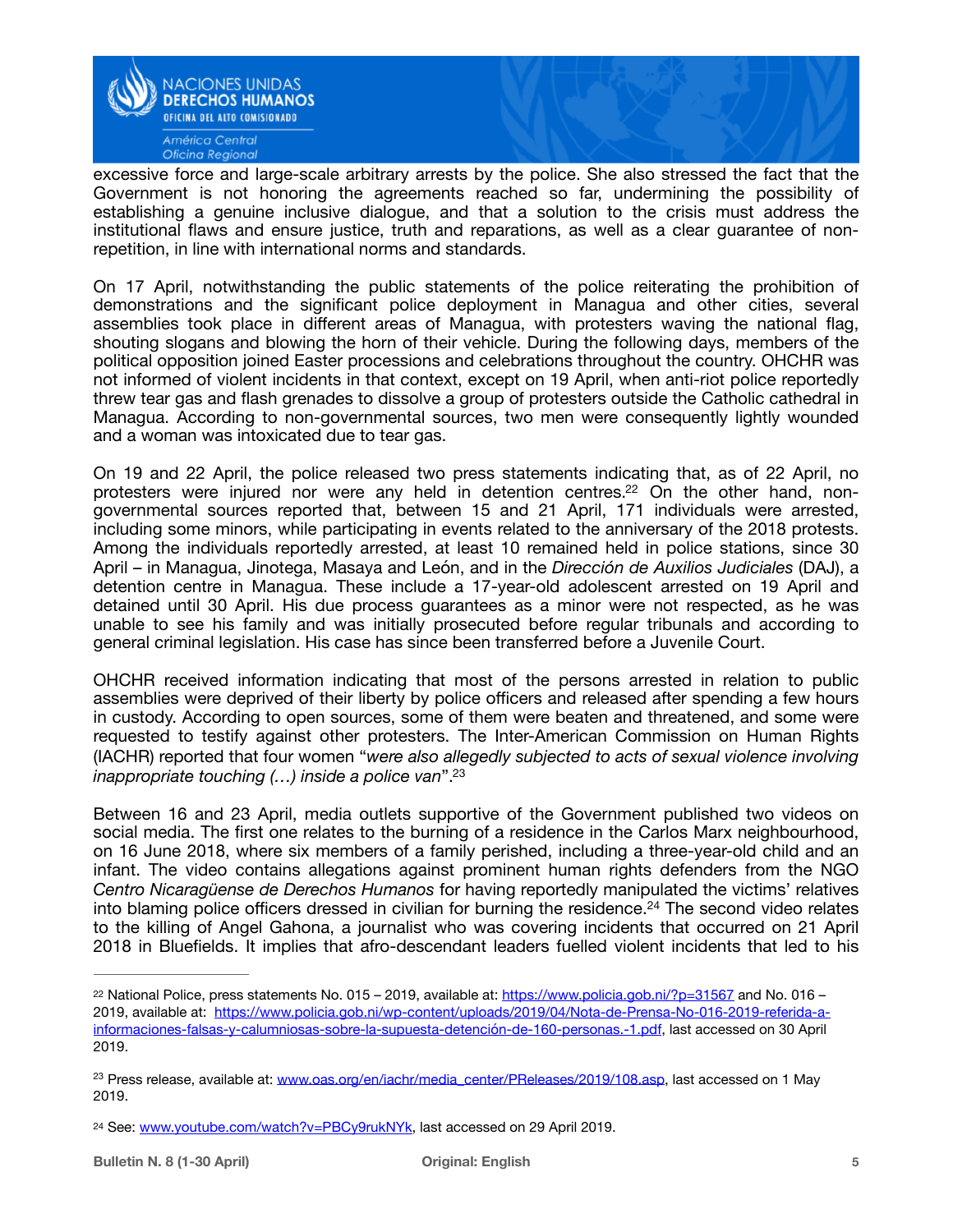

<span id="page-5-6"></span>killing.<sup>[25](#page-5-0)</sup> These practices reinforce the pattern of denigration, stigmatization and threats against human rights defenders and social leaders regularly observed and documented by OHCHR and other organizations.

**Situation of individuals deprived of their liberty in relation to the 2018 protests** As of 1 April a non governmental source<sup>[26](#page-5-1)</sup> reported that 779 persons had been detained in connection with the protests that began in April 2018. On the other hand, the Ministry of the Interior indicated in different



*Release of detainees in Managua on 16 [April 2019. Source: https://](https://www.migob.gob.ni/fotografias/) [www.migob.gob.ni/fotografias/](https://www.migob.gob.ni/fotografias/)*

<span id="page-5-8"></span><span id="page-5-7"></span>pressreleases $27$  that as of 16 April, a total of 236 persons (201 men and 35 women) accused, sentenced or under investigation in relation to the 2018 protests had been released from prison. According to these figures, more than 500 persons allegedly continue deprived of their liberty.

<span id="page-5-10"></span><span id="page-5-9"></span>On 5 April, the General Directorate of the Penitentiary System released 50 persons (47 men and three women), who reportedly benefited from the regime of "family  $cohabitation''<sup>28</sup>$  $cohabitation''<sup>28</sup>$  $cohabitation''<sup>28</sup>$ or other alternative measures of detention.<sup>[29](#page-5-4)</sup> The Penitentiary System was not explicit in pointing out the legal status of the released persons, by clarifying whether they were already sentenced, prosecuted but not yet convicted, or simply detained.

<span id="page-5-11"></span>On 16 April, the Government released 636 individuals from prison under the regime of "family cohabitation". The Ministry of the Interior reported that these included 36 persons (35 men and a woman) figuring on "*the list* 

*submitted at the negotiation table*", as well as on the list that IACHR sent to the Ministry of Foreign Affairs on 19 March 2019[.30](#page-5-5)

After the conclusion of the agreement on the release of persons deprived of their liberty for their participation in the 2018 protests, the legal status of all the people released by the Government has not been clarified, and the releases did not follow the procedure agreed upon by the parties, nor did they count with facilitation by the International Committee of the Red Cross, which is key to ensure transparency of the process and the protection of the released people.

<span id="page-5-0"></span><sup>&</sup>lt;sup>25</sup> See: [www.youtube.com/watch?v=FJr2f4pGeow](http://www.youtube.com/watch?v=FJr2f4pGeow), last accessed on 1 May 2019.

<span id="page-5-1"></span><sup>&</sup>lt;sup>26</sup> See list published by the Committee for the Liberation of Political Prisoners [http://presospoliticosnicaragua.com/lista](http://presospoliticosnicaragua.com/lista-preliminar-de-presas-y-presos-politicos-al-1ero-de-abril-de-2019/) [preliminar-de-presas-y-presos-politicos-al-1ero-de-abril-de-2019/](http://presospoliticosnicaragua.com/lista-preliminar-de-presas-y-presos-politicos-al-1ero-de-abril-de-2019/), last accessed on 30 April 2019.

<span id="page-5-2"></span><sup>&</sup>lt;sup>27</sup> See press releases issued by the Ministry of the Interior on 27 February 2019 [https://www.migob.gob.ni/nota-de](https://www.migob.gob.ni/nota-de-prensa-13-2-2/) [prensa-13-2-2/,](https://www.migob.gob.ni/nota-de-prensa-13-2-2/) on 15 March 2019 [https://www.migob.gob.ni/nota-de-prensa-13-2-2/,](https://www.migob.gob.ni/nota-de-prensa-13-2-2/) on 5 April 2019 [https://](https://www.migob.gob.ni/nota-de-prensa-13-2/) [www.migob.gob.ni/nota-de-prensa-13-2/,](https://www.migob.gob.ni/nota-de-prensa-13-2/) and on 16 April 2019 <https://www.migob.gob.ni/nota-de-prensa-14/>, last accessed on 30 April 2019.

<span id="page-5-3"></span><sup>&</sup>lt;sup>28</sup>Under this legal regime, sentences can be completed at home in accordance with the provisions of art. 60, Law N. 473, 21 November 2003.

<span id="page-5-4"></span><sup>&</sup>lt;sup>29</sup> See: [www.migob.gob.ni/nota-de-prensa-13-2/,](http://www.migob.gob.ni/nota-de-prensa-13-2/) last accessed on 25 April 2019.

<span id="page-5-5"></span><sup>30</sup> See: [www.migob.gob.ni/nota-de-prensa-14/](http://www.migob.gob.ni/nota-de-prensa-14/), last accessed on [30](#page-5-11) April 2019.